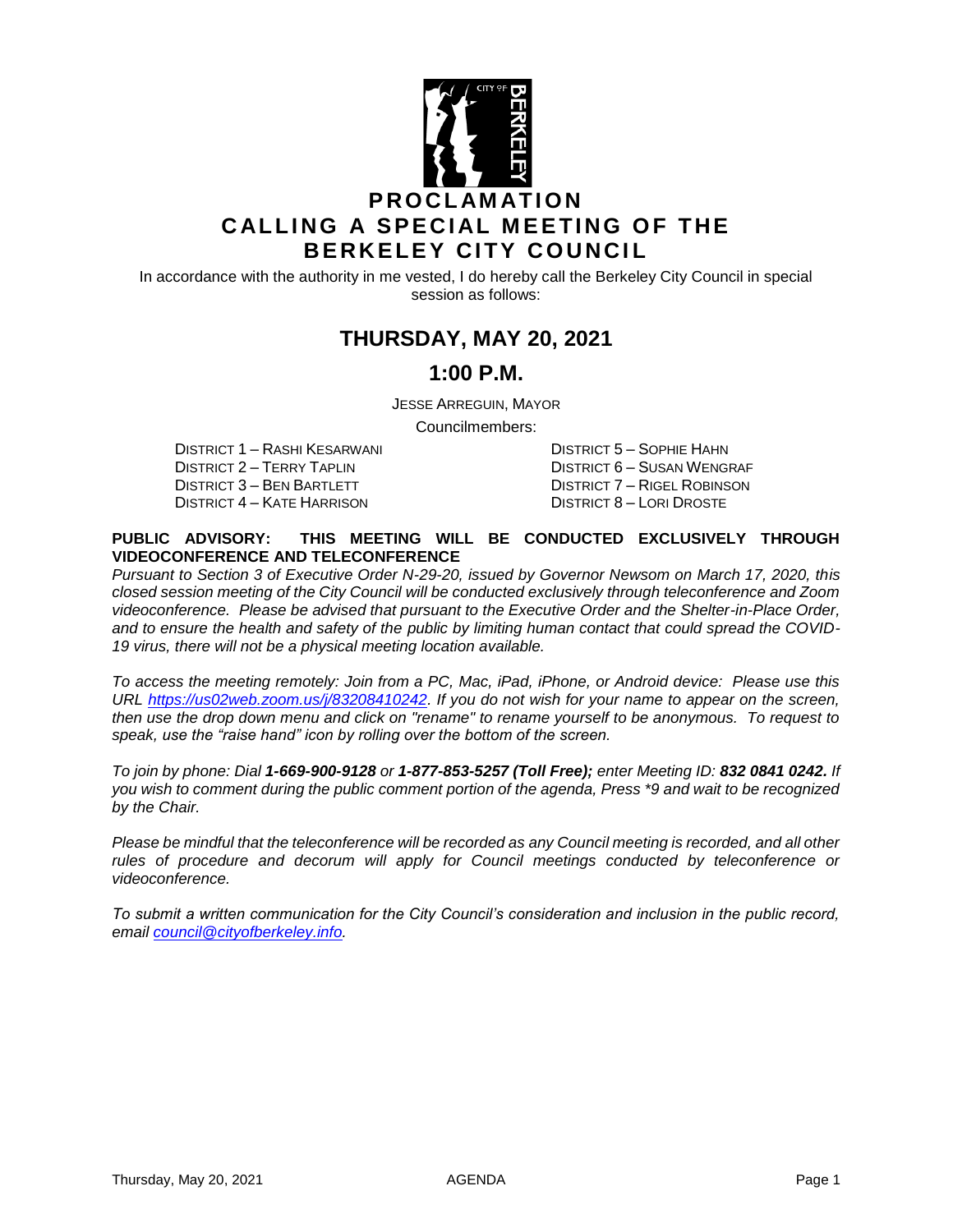## **Preliminary Matters**

**Roll Call**

**Public Comment - Limited to items on this agenda only**

## **CLOSED SESSION:**

The City Council will convene in closed session to meet concerning the following:

#### **1. CONFERENCE WITH LEGAL COUNSEL – PENDING LITIGATION PURSUANT TO GOVERNMENT CODE SECTIONS 54956.9(a) and 54956.9(d)(1)**

a. *Ruegg & Ellsworth v. City of Berkeley (Alameda Superior Court Case No. RG 18930003)* 

#### **2. CONFERENCE WITH REAL PROPERTY NEGOTIATORS PURSUANT TO GOVERNMENT CODE SECTION 54956.8**

| Property address:          | 199 Seawall Drive, Berkeley, CA 94710                       |
|----------------------------|-------------------------------------------------------------|
| <b>Agency Negotiators:</b> | Dee Williams-Ridley, City Manager; Paul Buddenhagen, Deputy |
|                            | City Manager; Scott Ferris, Director, Parks Recreation and  |
|                            | Waterfront; Christina Erickson, Deputy Director, Parks,     |
|                            | Recreation, and Waterfront                                  |
| Negotiating parties:       | City of Berkeley and Innovation Properties Group (IPG)      |
| Property owner:            | City of Berkeley                                            |
| Under negotiation:         | Price and terms                                             |

### **3. CONFERENCE WITH LABOR NEGOTIATORS; GOVERNMENT CODE SECTION 54957.6**

Negotiators: Dee Williams-Ridley, City Manager, Paul Buddenhagen, Deputy City Manager, David White, Deputy City Manager, LaTanya Bellow, Human Resources Director, Dania Torres-Wong, Chief Labor Negotiator, Burke Dunphy, Labor Negotiator, Jen Louis, Interim Chief of Police, Abe Roman, Interim Fire Chief.

Employee Organizations: International Brotherhood of Electrical Workers (IBEW), Local 1245, SEIU 1021 Community Services and Part-time Recreation Activity Leaders, Berkeley Fire Fighters Association Local 1227, Berkeley Police Association, Service Employees International Union, Local 1021 Maintenance and Clerical Chapters, Berkeley Fire Fighters Association, Local 1227 I.A.F.F./Berkeley Chief Fire Officers Association, Public Employees Union Local 1.

# **OPEN SESSION:**

Public Reports of actions taken pursuant to Government Code section 54957.1.

# **Adjournment**